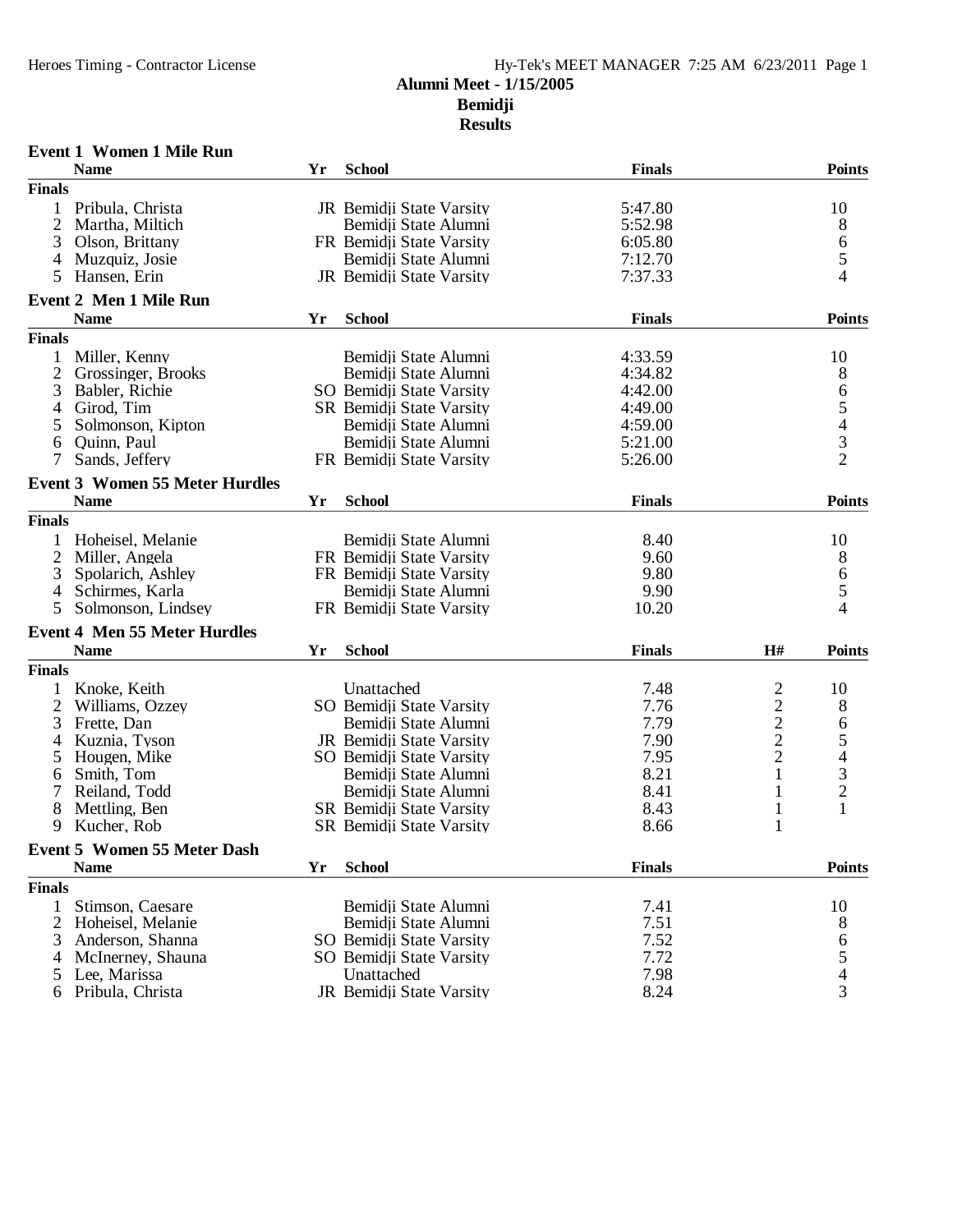### **Alumni Meet - 1/15/2005**

**Bemidji**

| <b>Name</b><br><b>School</b><br><b>Finals</b><br>H#<br>Yr<br><b>Finals</b><br>$\frac{2}{2}$<br>Hopkins, Ben<br>JR Bemidji State Varsity<br>6.27<br>2<br>6.30<br>Hawks, Jonathon<br>SO Bemidji State Varsity<br>$\mathbf 1$<br>3<br>6.35<br>FR Bemidji State Varsity<br>Phelps, Terrel<br>$\overline{c}$<br>6.39<br>Joubert, Torry<br>JR Bemidji State Varsity<br>4<br>$\mathbf{1}$<br>SO Bemidji State Varsity<br>6.61<br>Williams, Ozzey<br>5<br>$\overline{2}$<br>Ferraro, Joe<br>Bemidji State Alumni<br>6.65<br>6<br>7.50<br>$\mathbf{1}$<br>Roberts, Tom<br>Bemidii State Alumni<br>7<br>19.47<br>1<br>8<br>Honan, Michael<br>Bemidji State Alumni | <b>Points</b><br>10<br>8<br>6         |
|---------------------------------------------------------------------------------------------------------------------------------------------------------------------------------------------------------------------------------------------------------------------------------------------------------------------------------------------------------------------------------------------------------------------------------------------------------------------------------------------------------------------------------------------------------------------------------------------------------------------------------------------------------|---------------------------------------|
|                                                                                                                                                                                                                                                                                                                                                                                                                                                                                                                                                                                                                                                         |                                       |
|                                                                                                                                                                                                                                                                                                                                                                                                                                                                                                                                                                                                                                                         |                                       |
|                                                                                                                                                                                                                                                                                                                                                                                                                                                                                                                                                                                                                                                         |                                       |
|                                                                                                                                                                                                                                                                                                                                                                                                                                                                                                                                                                                                                                                         |                                       |
|                                                                                                                                                                                                                                                                                                                                                                                                                                                                                                                                                                                                                                                         |                                       |
|                                                                                                                                                                                                                                                                                                                                                                                                                                                                                                                                                                                                                                                         |                                       |
|                                                                                                                                                                                                                                                                                                                                                                                                                                                                                                                                                                                                                                                         | $\frac{5}{4}$<br>$\frac{3}{2}$        |
|                                                                                                                                                                                                                                                                                                                                                                                                                                                                                                                                                                                                                                                         |                                       |
|                                                                                                                                                                                                                                                                                                                                                                                                                                                                                                                                                                                                                                                         |                                       |
|                                                                                                                                                                                                                                                                                                                                                                                                                                                                                                                                                                                                                                                         | $\mathbf{1}$                          |
| <b>Event 7 Women 800 Meter Dash</b>                                                                                                                                                                                                                                                                                                                                                                                                                                                                                                                                                                                                                     |                                       |
| <b>School</b><br><b>Name</b><br><b>Finals</b><br>Yr                                                                                                                                                                                                                                                                                                                                                                                                                                                                                                                                                                                                     | <b>Points</b>                         |
| <b>Finals</b>                                                                                                                                                                                                                                                                                                                                                                                                                                                                                                                                                                                                                                           |                                       |
| Martha, Miltich<br>Bemidji State Alumni<br>2:38.68<br>1                                                                                                                                                                                                                                                                                                                                                                                                                                                                                                                                                                                                 | 10                                    |
| 2<br>FR Bemidji State Varsity<br>McGill, Brianna<br>2:42.01                                                                                                                                                                                                                                                                                                                                                                                                                                                                                                                                                                                             | 8                                     |
| 3<br>Ferguson, Paige<br>SR Bemidji State Varsity<br>2:44.93                                                                                                                                                                                                                                                                                                                                                                                                                                                                                                                                                                                             |                                       |
| Anderson, Shanna<br>SO Bemidji State Varsity<br>2:45.10<br>4                                                                                                                                                                                                                                                                                                                                                                                                                                                                                                                                                                                            | $\begin{array}{c} 6 \\ 5 \end{array}$ |
| McCormick, Adonia<br>2:49.70<br>5<br>SO Bemidji State Varsity                                                                                                                                                                                                                                                                                                                                                                                                                                                                                                                                                                                           | $\overline{4}$                        |
| Event 10 Men 800 Meter Run                                                                                                                                                                                                                                                                                                                                                                                                                                                                                                                                                                                                                              |                                       |
| <b>School</b><br><b>Name</b><br><b>Finals</b><br>Yr                                                                                                                                                                                                                                                                                                                                                                                                                                                                                                                                                                                                     | <b>Points</b>                         |
| <b>Finals</b>                                                                                                                                                                                                                                                                                                                                                                                                                                                                                                                                                                                                                                           |                                       |
| Miller, Kenny<br>Bemidji State Alumni<br>2:02.51<br>1                                                                                                                                                                                                                                                                                                                                                                                                                                                                                                                                                                                                   | 10                                    |
| 2<br>Lais, Patrick<br><b>SR</b> Bemidii State Varsity<br>2:03.52                                                                                                                                                                                                                                                                                                                                                                                                                                                                                                                                                                                        | 8                                     |
| 3<br>Zeidler, Todd<br>2:04.00<br>Bemidji State Varsity                                                                                                                                                                                                                                                                                                                                                                                                                                                                                                                                                                                                  | 6                                     |
| Anderson, Scott<br>JR Bemidji State Varsity<br>2:04.84<br>4                                                                                                                                                                                                                                                                                                                                                                                                                                                                                                                                                                                             | 5                                     |
| 2:06.53<br>5<br>Bischof, Stefan<br>FR Bemidji State Varsity                                                                                                                                                                                                                                                                                                                                                                                                                                                                                                                                                                                             | $\overline{4}$                        |
| <b>Event 11 Women 200 Meter Dash</b>                                                                                                                                                                                                                                                                                                                                                                                                                                                                                                                                                                                                                    |                                       |
| <b>School</b><br><b>Name</b><br><b>Finals</b><br>Yr                                                                                                                                                                                                                                                                                                                                                                                                                                                                                                                                                                                                     | <b>Points</b>                         |
| <b>Finals</b>                                                                                                                                                                                                                                                                                                                                                                                                                                                                                                                                                                                                                                           |                                       |
| McInerney, Shauna<br>SO Bemidji State Varsity<br>27.26<br>1                                                                                                                                                                                                                                                                                                                                                                                                                                                                                                                                                                                             | 10                                    |
| $\overline{c}$<br>28.30<br>FR Bemidji State Varsity<br>Woinarowicz, Breanne                                                                                                                                                                                                                                                                                                                                                                                                                                                                                                                                                                             | 8                                     |
| 3<br>Perry, Carla<br>SR Bemidji State Varsity<br>28.50                                                                                                                                                                                                                                                                                                                                                                                                                                                                                                                                                                                                  | 6                                     |
| 4 Lee, Marissa<br>Unattached<br>30.10                                                                                                                                                                                                                                                                                                                                                                                                                                                                                                                                                                                                                   | 5                                     |
| Event 12 Men 200 Meter Dash                                                                                                                                                                                                                                                                                                                                                                                                                                                                                                                                                                                                                             |                                       |
| <b>Name</b><br><b>School</b><br><b>Finals</b><br>H#<br>Yr                                                                                                                                                                                                                                                                                                                                                                                                                                                                                                                                                                                               | <b>Points</b>                         |
| <b>Finals</b>                                                                                                                                                                                                                                                                                                                                                                                                                                                                                                                                                                                                                                           |                                       |
| SO Bemidji State Varsity<br>22.71<br>$\overline{2}$<br>1 Hawks, Jonathon                                                                                                                                                                                                                                                                                                                                                                                                                                                                                                                                                                                | 10                                    |
| 2<br>JR Bemidji State Varsity<br>22.90<br>Hopkins, Ben<br>$\mathbf 1$                                                                                                                                                                                                                                                                                                                                                                                                                                                                                                                                                                                   | 8                                     |
| 23.72<br>$\overline{c}$<br>JR Bemidji State Varsity<br>3<br>White, Tristan                                                                                                                                                                                                                                                                                                                                                                                                                                                                                                                                                                              | 6                                     |
| 23.75<br>Joubert, Torry<br>JR Bemidji State Varsity<br>1<br>4                                                                                                                                                                                                                                                                                                                                                                                                                                                                                                                                                                                           |                                       |
| 24.42<br>Erickson, Caleb<br>Bemidji State Varsity<br>5                                                                                                                                                                                                                                                                                                                                                                                                                                                                                                                                                                                                  |                                       |
| 26.63<br>$\overline{c}$<br>Hawks, Adell<br>Bemidji State Varsity<br>6                                                                                                                                                                                                                                                                                                                                                                                                                                                                                                                                                                                   | 3                                     |
| FR Bemidji State Varsity<br>26.84<br>Bernau, Joseph<br>1<br>7                                                                                                                                                                                                                                                                                                                                                                                                                                                                                                                                                                                           |                                       |
| Roberts, Tom<br>Bemidji State Alumni<br>27.59<br>$\mathbf{1}$<br>8                                                                                                                                                                                                                                                                                                                                                                                                                                                                                                                                                                                      | $\overline{c}$                        |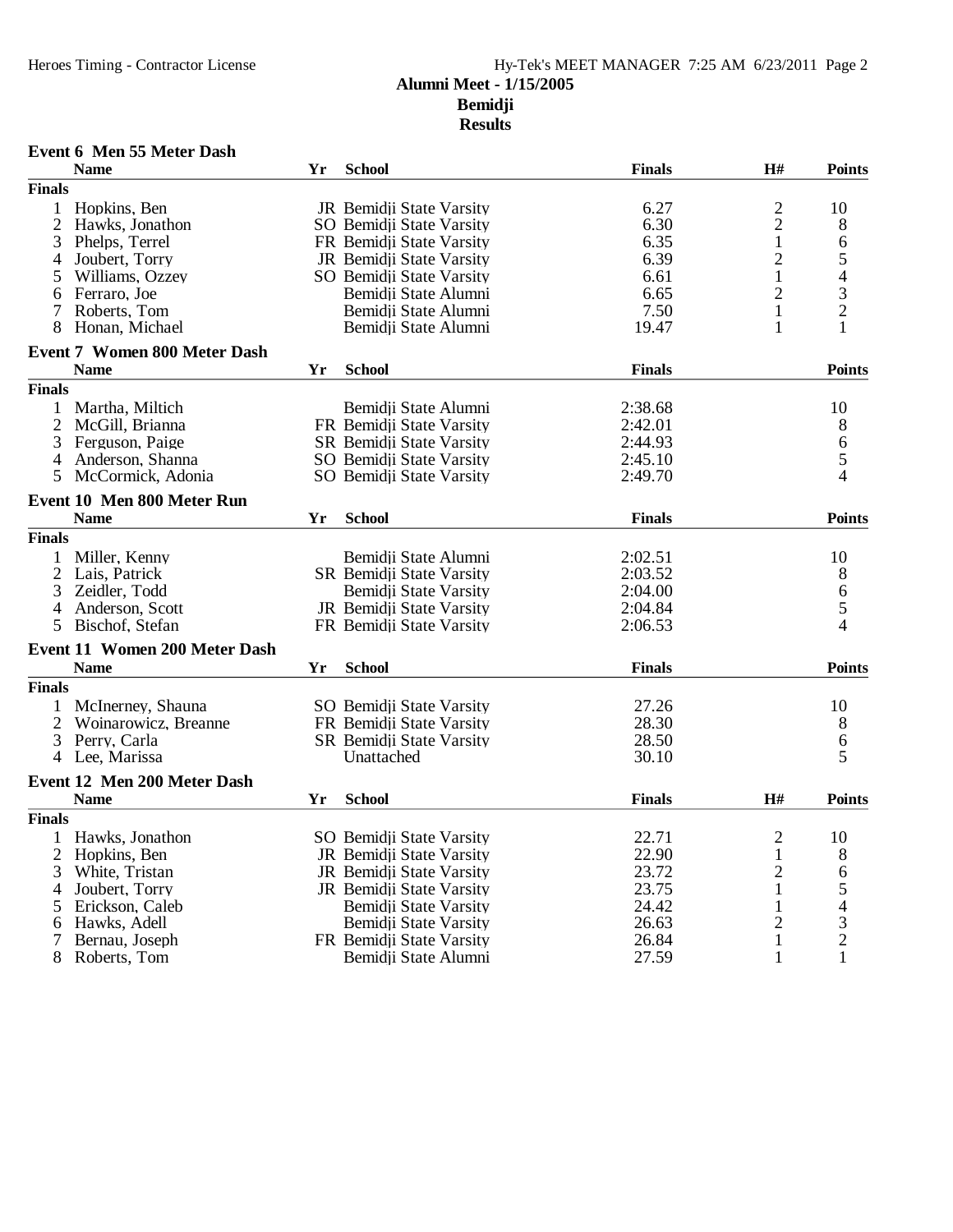|                | Event 14 Men 3000 Meter Run      |    |                          |               |               |
|----------------|----------------------------------|----|--------------------------|---------------|---------------|
|                | <b>Name</b>                      | Yr | <b>School</b>            | <b>Finals</b> | <b>Points</b> |
| <b>Finals</b>  |                                  |    |                          |               |               |
|                | Lavanger, Ryan                   |    | FR Bemidji State Varsity | 11:19.93      | 10            |
| 2              | Savageau, Steve                  |    | Bemidji State Alumni     | 12:43.29      | 8             |
|                | Event 15 Women 4x400 Meter Relay |    |                          |               |               |
|                | <b>Team</b>                      |    | <b>Relay</b>             | <b>Finals</b> | <b>Points</b> |
| <b>Finals</b>  |                                  |    |                          |               |               |
| 1              | Bemidji State Varsity            |    | A                        | 4:31.94       | 10            |
| $\overline{2}$ | Bemidji State Varsity            |    | B                        | 4:38.54       | 8             |
| 3              | Bemidji State Alumni             |    | A                        | 4:42.91       | 6             |
| 4              | Bemidji State Varsity            |    | $\mathcal{C}$            | 4:52.43       | 5             |
|                | Event 16 Men 4x400 Meter Relay   |    |                          |               |               |
|                | <b>Team</b>                      |    | <b>Relay</b>             | <b>Finals</b> | <b>Points</b> |
| <b>Finals</b>  |                                  |    |                          |               |               |
|                | Bemidji State Varsity            |    | A                        | 3:34.50       | 10            |
| 2              | Bemidji State Varsity            |    | B                        | 3:35.50       | 8             |
| 3              | Bemidji State Alumni             |    | A                        | 3:40.50       |               |
| 4              | Bemidji State Varsity            |    | $\mathsf{C}$             | 3:45.60       | 6<br>5<br>4   |
|                | Bemidji State Varsity            |    | D                        | 3:45.70       |               |
| 6              | Bemidji State Varsity            |    | E                        | 3:54.12       | 3             |
|                | <b>Event 17 Women Long Jump</b>  |    |                          |               |               |
|                | <b>Name</b>                      | Yr | <b>School</b>            | <b>Finals</b> | <b>Points</b> |
| <b>Finals</b>  |                                  |    |                          |               |               |
| $\mathbf{1}$   | Miller, Angela                   |    | FR Bemidji State Varsity | 14-00.00      | 10            |
| $---$          | Woinarowicz, Breanne             |    | FR Bemidji State Varsity | <b>ND</b>     |               |
|                | <b>Event 18 Men Long Jump</b>    |    |                          |               |               |
|                | <b>Name</b>                      | Yr | <b>School</b>            | <b>Finals</b> | <b>Points</b> |
| <b>Finals</b>  |                                  |    |                          |               |               |
|                | Carlson, Jason                   |    | Bemidji State Alumni     | 21-10.00      | 10            |
| 2              | Smith, Tom                       |    | Bemidji State Alumni     | 21-08.00      | 8             |
| 3              | Crummy, Tommy                    |    | SO Bemidji State Varsity | 21-01.00      |               |
| 4              | Kucher, Rob                      |    | SR Bemidji State Varsity | 20-08.50      | 65432         |
| 5              | Nobel, Adam                      |    | JR Bemidji State Varsity | 20-04.75      |               |
| 6              | Hawks, Adell                     |    | Bemidji State Varsity    | 19-10.00      |               |
|                | Mettling, Ben                    |    | SR Bemidji State Varsity | 19-02.00      |               |
|                | Morberg, Lee                     |    | FR Bemidji State Varsity | 19-01.75      | $\mathbf{1}$  |
|                | 9 Joubert, Torry                 |    | JR Bemidji State Varsity | 18-01.50      |               |
|                | 10 Schreiber, Steve              |    | SR Bemidji State Varsity | 18-00.50      |               |
| 11             | Bernau, Joseph                   |    | FR Bemidii State Varsity | 17-05.75      |               |
| $---$          | Porter, Brian                    |    | FR Bemidji State Varsity | <b>ND</b>     |               |
|                |                                  |    |                          |               |               |
|                | <b>Event 19 Women High Jump</b>  |    |                          |               |               |
|                | <b>Name</b>                      | Yr | <b>School</b>            | <b>Finals</b> | <b>Points</b> |
| <b>Finals</b>  |                                  |    |                          |               |               |
| 1              | Spolarich, Ashley                |    | FR Bemidji State Varsity | 5-00.00       | 8             |
| 1              | Sjolie, Heather                  |    | FR Bemidji State Varsity | 5-00.00       | 8             |
|                | Stimson, Caesare                 |    | Bemidji State Alumni     | 5-00.00       | 8             |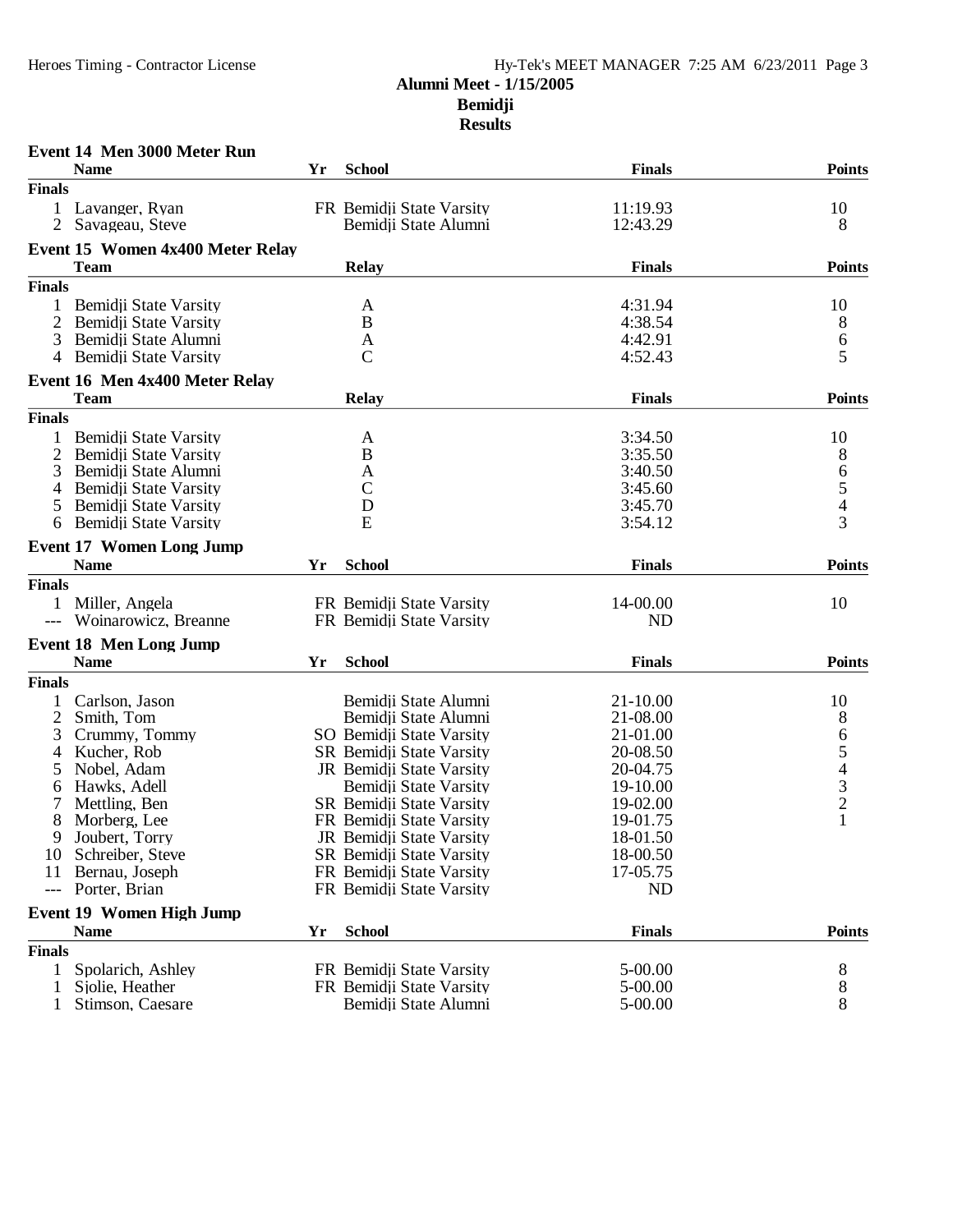| Finals  (Event 19 Women High Jump)            |    |                          |               |                                            |
|-----------------------------------------------|----|--------------------------|---------------|--------------------------------------------|
| <b>Name</b>                                   | Yr | <b>School</b>            | <b>Finals</b> | <b>Points</b>                              |
| Roff, Wanda                                   |    | Bemidii State Alumni     | <b>NH</b>     |                                            |
| <b>Event 20 Men High Jump</b>                 |    |                          |               |                                            |
| <b>Name</b>                                   | Yr | <b>School</b>            | <b>Finals</b> | <b>Points</b>                              |
| <b>Finals</b>                                 |    |                          |               |                                            |
| 1<br>Schreiber, Steve                         |    | SR Bemidji State Varsity | $6 - 10.00$   | 10                                         |
| 2<br>Clemons, Jon                             |    | SO Bemidji State Varsity | $6 - 02.00$   | 8                                          |
| 3<br>Reiland, Todd                            |    | Bemidji State Alumni     | 5-10.00       |                                            |
| Frette, Dan<br>4                              |    | Bemidii State Alumni     | 5-08.00       | $\frac{6}{5}$                              |
| 5<br>Nobel, Adam                              |    | JR Bemidji State Varsity | 5-04.00       | $\overline{4}$                             |
| Hougen, Mike<br>6                             |    | SO Bemidji State Varsity | 5-02.00       | 2.50                                       |
| Bernau, Joseph<br>6                           |    | FR Bemidji State Varsity | 5-02.00       | 2.50                                       |
| Maki, Bill<br>8                               |    | Bemidji State Alumni     | 5-00.00       | 1                                          |
| Kucher, Rob<br>$---$                          |    | SR Bemidji State Varsity | <b>NH</b>     |                                            |
| <b>Event 21 Women Weight Throw</b>            |    |                          |               |                                            |
| <b>Name</b>                                   | Yr | <b>School</b>            | <b>Finals</b> | <b>Points</b>                              |
| <b>Finals</b>                                 |    |                          |               |                                            |
| 1 Bergeson, Lindsey                           |    | SO Bemidii State Varsity | 28-03.00      | 10                                         |
| <b>Event 22 Men Weight Throw</b>              |    |                          |               |                                            |
| <b>Name</b>                                   | Yr | <b>School</b>            | <b>Finals</b> | <b>Points</b>                              |
| <b>Finals</b>                                 |    |                          |               |                                            |
| Wilson, Adam                                  |    | JR Bemidji State Varsity | 53-01.50      | 10                                         |
| 2<br>McCollam, Phil                           |    | JR Bemidji State Varsity | 47-07.50      | 8                                          |
| 3<br>Cox, Justin                              |    | SO Bemidji State Varsity | 46-09.00      |                                            |
| Wojciechowski, Jacob<br>4                     |    | Bemidji State Varsity    | 46-01.50      | $\begin{array}{c} 6 \\ 5 \\ 4 \end{array}$ |
| Baird, Ben<br>5                               |    | Bemidji State Alumni     | 45-04.50      |                                            |
| Hruska, Nick<br>6                             |    | FR Bemidji State Varsity | 44-06.50      | $\overline{3}$                             |
| <b>Event 23 Women Pole Vault</b>              |    |                          |               |                                            |
| <b>Name</b>                                   | Yr | <b>School</b>            | <b>Finals</b> | <b>Points</b>                              |
| <b>Finals</b>                                 |    |                          |               |                                            |
| Miller, Angela<br>$\mathbf{1}$                |    | FR Bemidji State Varsity | 9-06.00       | 10                                         |
| <b>Event 24 Men Pole Vault</b>                |    |                          |               |                                            |
| <b>Name</b>                                   | Yr | <b>School</b>            | <b>Finals</b> | <b>Points</b>                              |
| <b>Finals</b>                                 |    |                          |               |                                            |
| Knoke, Keith                                  |    | Unattached               | 15-00.00      | 10                                         |
| 2<br>Crummy, Tommy                            |    | SO Bemidii State Varsity | 14-00.00      | 8                                          |
| Frette, Dan<br>3                              |    | Bemidji State Alumni     | 12-00.00      | 6                                          |
| Morberg, Lee<br>4                             |    | FR Bemidji State Varsity | J12-00.00     | 5                                          |
| Lugeenbeal, Richard<br>5                      |    | Bemidji State Alumni     | 9-06.00       | 4                                          |
|                                               |    |                          |               |                                            |
| <b>Event 25 Women Shot Put</b><br><b>Name</b> | Yr | <b>School</b>            | <b>Finals</b> | <b>Points</b>                              |
| <b>Finals</b>                                 |    |                          |               |                                            |
|                                               |    |                          |               |                                            |
| Schnieder, Libby<br>1                         |    | Bemidji State Varsity    | 37-06.50      | 10                                         |
| Bergeson, Lindsey<br>2                        |    | SO Bemidji State Varsity | 37-05.50      | 8                                          |
| 3<br>Suhonen, Erin                            |    | SR Bemidji State Varsity | 35-00.50      | 6                                          |
| Olson, Sara<br>4                              |    | SO Bemidji State Varsity | 31-10.00      | 5                                          |